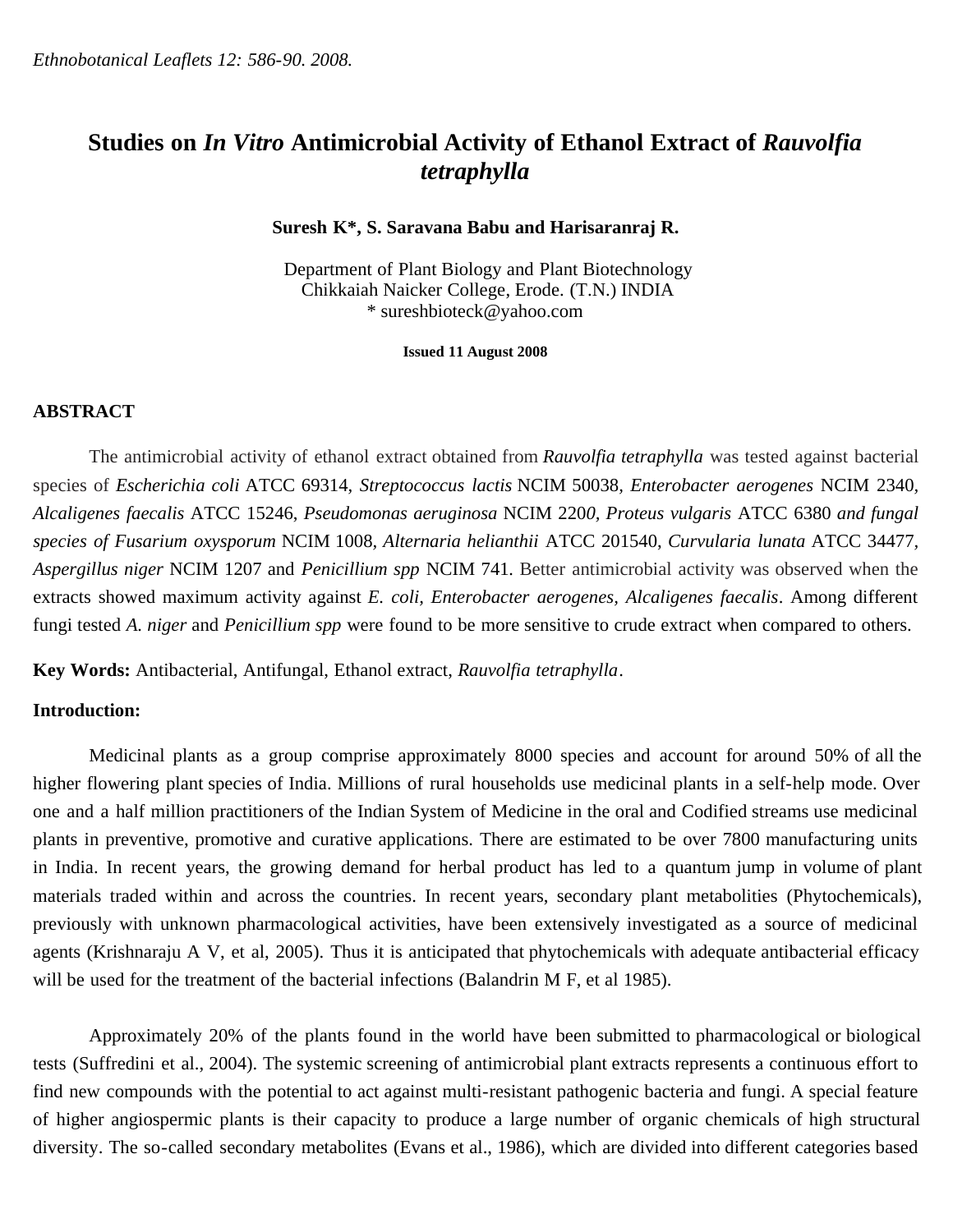on their mechanism of function like chemotherapeutic, bacteriostatic, bactericidal and antimicrobial (Purohit and Mathur, 1999). The accumulation of phytochemicals in the plant cell cultures had been studied for more than thirty years and the generated knowledge had helped in realization of using cell cultures for production of desired phytochemicals (Castello et al., 2002).

The antimicrobial activity of Solanaceae and Apocynaceae members were well documented in the literature. These include *Cestrum diurnum* (Bhattacharjee et al., 2005), *Capsicum annum* (Cichewicz and Thorpe, 1996), *Withania* spp*.* (Ramzi et al., 2005), *Picralima nitida* (Nkere and Lroegbu, 2005), *Nerium oleander* (Hussain and Gorsi, 2004), *Alstonia macrophylla*, *Alstonia cholaris*, *Voacanga foetida*, *Wrightia* spp. (Hadi and Bremner, 2001), *Rauvolfia serptentina* (Siddique et al., 2004).

The leaf extract of the herbaceous plant, *Rauvolfia tetraphylla* (Apocynaceae), is used for treatment of cholera, eye disease and fever. It is also used as antihypertensive, as well as in intestinal disorders, diarrhea and dysentery (Anonymous, 1969). The principle aim of the present work was to study the antimicrobial activity of *Rauvolfia tetraphylla*, a photochemical study based on the in-vitro screening of ethanol crude extract was done.

## **Plant material**

The fresh matured leaves of the *R. tetraphylla* were collected randomly during the month of January-February, from the Kolli Hills, Namakkal (District), Tamilnadu, India. The plant species were identified by referring the standard morphological characteristic features (keys) according to the Flora of Madras Presidency.

## **Preparation of Extracts**

The dried Leaves were powdered and soaked in the ethanol for about 10-15 days then this cold extract is subjected to distillation at low temperature under reduced pressure in rotary flash evaporator and concentrated on water bath to get the crude extract. Likewise, the powdered leaf which is subjected to soxhlation is exhaustively extracted with ethanol for 48 hours. The solvent was distilled off at lower temperature under reduced pressure in rotary flash evaporator and concentrated on water bath to get the crude extract.

#### **Disc diffusion method**

The bioassay for bacterial strains was employed by disc diffusion method (Ergene *et,al* 2006). Filter paper discs (Whatman No. 1) of 5 mm diameter were loaded with crude extracts. Discs were completely dried and sterilized. 100 µl of cultures were spread on sterilized nutrient agar media; impregnated discs were placed on it and incubated for 24 hrs at 37ºC. Streptomycin discs (10 µg/disc) were used as a standard drug. The diameter of zone of inhibition in mm was recorded after incubation. The experiment was performed in triplicates and average diameter of zone of inhibition was obtained.

#### **Screening of antifungal activity**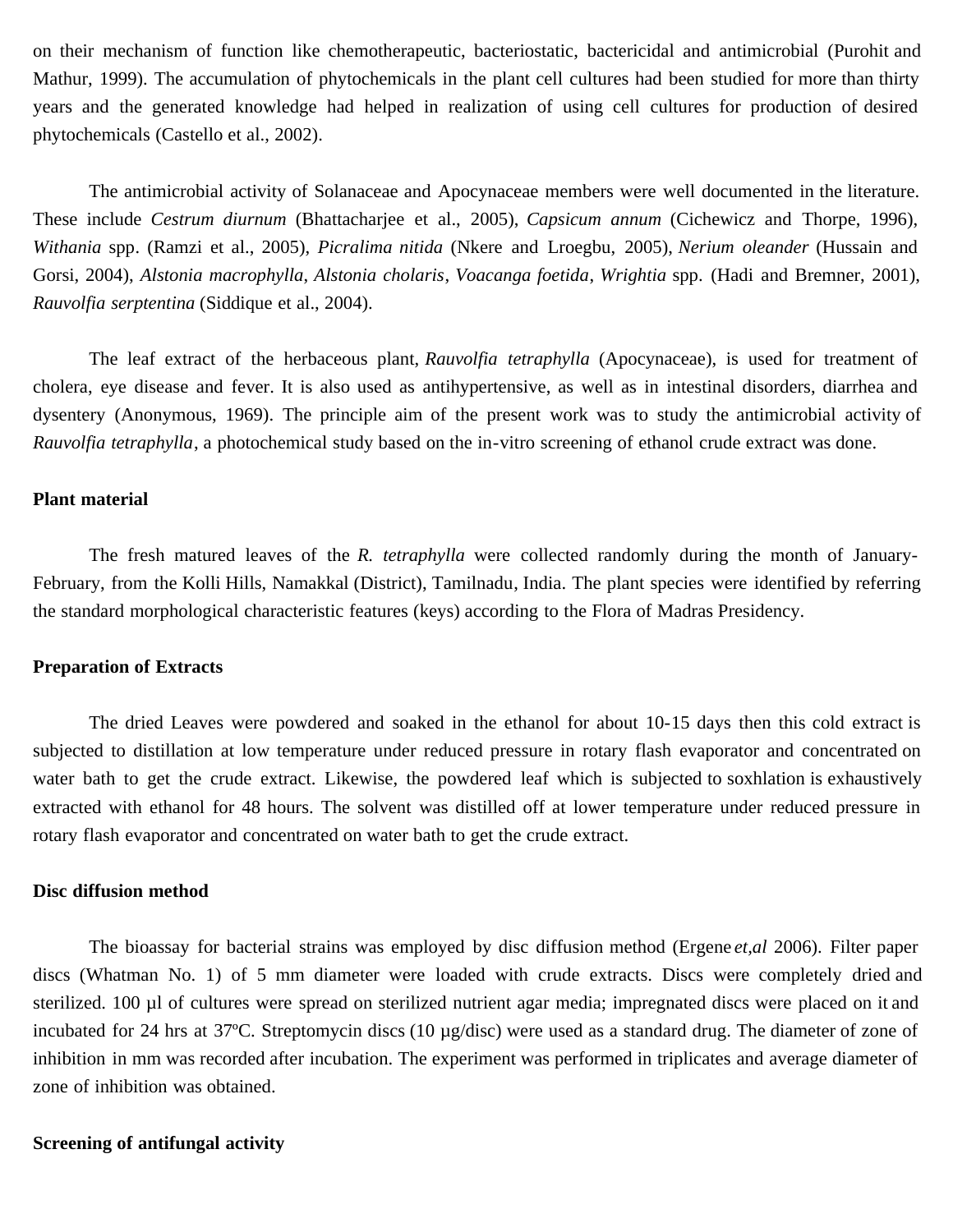The antifungal activity was determined by the poison food technique. The test fungus is allowed to grow on poisoned plate with ethanol extract. It was observed that reduction in colony diameter and extent of sporulation. The effect of sample on the fungal growth was determined by measuring the diameter of the colony obtained on poisoned plate.

# **RESULTS AND DISCUSSION**

The disc diffusion method for antibacterial activity showed significant reduction in bacterial growth in terms of zone of inhibition around the disc. Among bacterial forms tested, *E. coli, Enterobacter aerogenes* and *Alcaligenes faecalis* were found to be more sensitive to crude extract. Other bacterial forms were inhibited by the extract. The zone of inhibition increased on increasing the concentration of extract in disc. This showed the concentration dependent activity (Table 1). The results of poison food technique revealed antifungal nature of the constituents present in the crude leaf extract of *Rauvolfia tetraphylla*. Among different fungi tested *A. niger* and *Penicillium spp* were found to be more sensitive to crude extract when compared to others. A considerable reduction in the sporulation was also recorded.

The antibacterial activity crude extract is shown in Table 1. The extracts showed maximum activity against *E. coli, Enterobacter aerogenes* and *Alcaligenes faecalis*. These data revealed that extracts of *R. tetraphylla* exhibited significant antibacterial activity. In testing, inhibition zone increased with increase in drug concentrations and thus exhibiting concentration dependent activity.The plants are the vital source of innumerable number of antimicrobial compounds. Several phytoconstituents like flavanoids (Tsuchiya *et al.,* 1996), phenolics and polyphenols (Mason and Wasserman, 1987), tannins (Ya *et al.,* 1988), terpenoids (Scortichini and Pia Rossi, 1991), sesquiterpenes (Goren, 1996) etc., are effective antimicrobial substances against a wide range of microorganisms.

| Sl. No.                 | Organism             | <b>Plant extract used</b> | <b>Average Inhibition zone in mm</b> |      |      |
|-------------------------|----------------------|---------------------------|--------------------------------------|------|------|
|                         |                      |                           |                                      |      |      |
| 1                       | Escherichia coli     |                           | 26.8                                 | 13.3 | 10.6 |
| $\overline{2}$          | <i>Streptococcus</i> | Ethanol                   | 24.3                                 | 12.6 | 10.9 |
|                         | lactis               | extract                   |                                      |      |      |
| 3                       | Enterobacter         | from                      | 29.6                                 | 14.9 | 11.5 |
|                         | aerogenes            | seeds of                  |                                      |      |      |
| $\overline{\mathbf{4}}$ | Alcaligenes          | Rauvolfia                 | 21.2                                 | 13.3 | 10.4 |
|                         | faecalis             | tetraphylla               |                                      |      |      |
| 5                       | Pseudomonas          |                           | 20.6                                 | 11.4 | 9.6  |
|                         | aeruginosa           |                           |                                      |      |      |
| 6                       | Pseudomonas          |                           | 25.6                                 | 22.5 | 18.2 |
|                         | aeruginosa           |                           |                                      |      |      |

**Table 1.** Antibacterial activity of *Rauvolfia tetraphylla.*

|  | Table 2. Antifungal activity of Rauvolfia tetraphylla. |
|--|--------------------------------------------------------|
|--|--------------------------------------------------------|

| Sl.No. | <b>Test organism</b> | <b>Average colony</b><br>diameter in mm in | <b>Average colony</b><br>diameter in mm |
|--------|----------------------|--------------------------------------------|-----------------------------------------|
|        |                      | control plates                             | in plates with                          |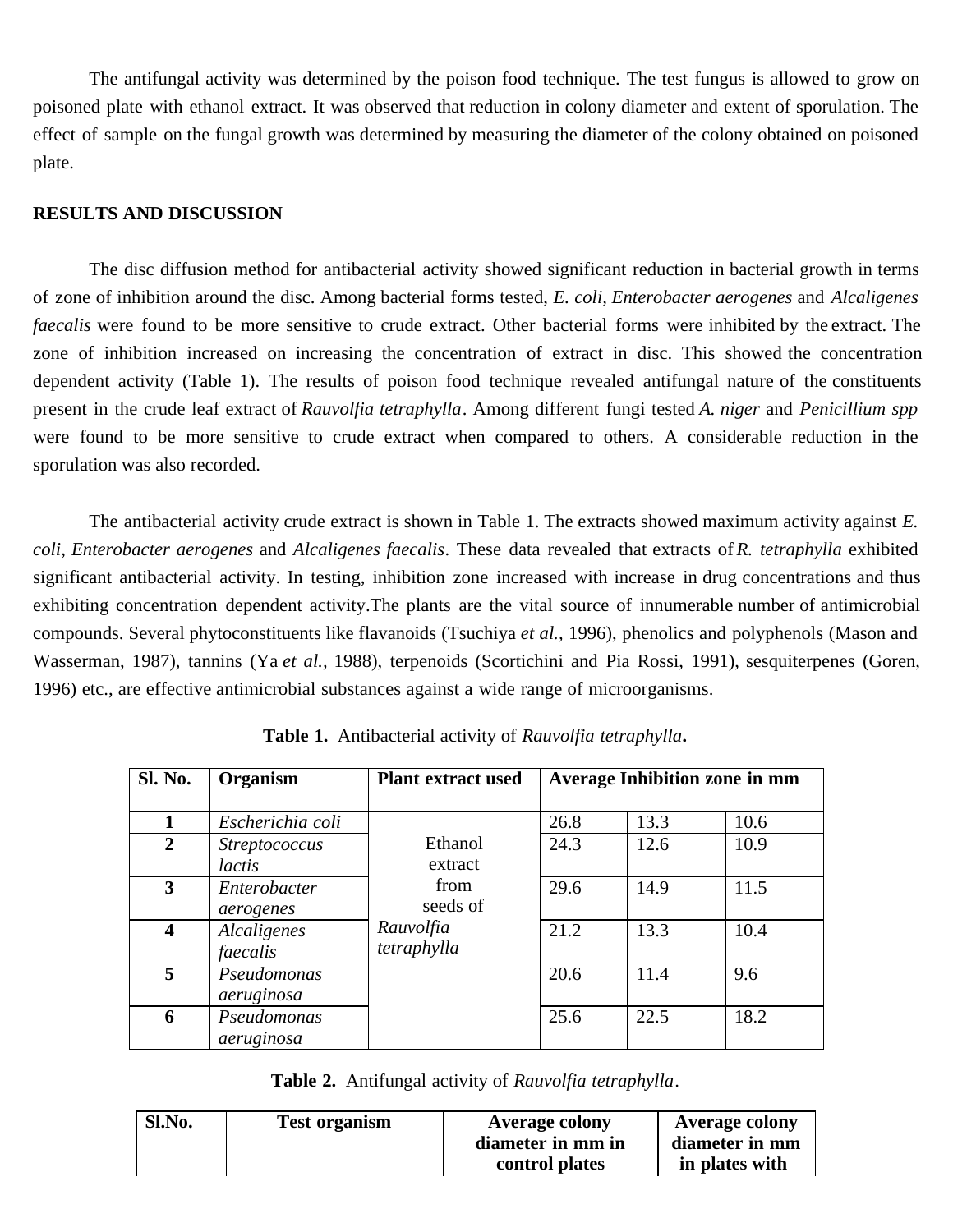|                       | extract |
|-----------------------|---------|
| Fusarium oxysporum    |         |
| Alternaria helianthii |         |
| Curvularia lunata     |         |
| Aspergillus niger     |         |
| Penicillium spp       |         |

# **CONCLUSION**

The antimicrobial activity of *R. tetraphylla* may be attributed to the various phytochemical constituents present in the crude extract. The purified components may have even more potency with respect to inhibition of microbes. The work carried was a basic approach to find out the antimicrobial activity in *R. tetraphylla*. Further works on the types of phytoconstituents and purification of individual groups of bioactive components can reveal the exact potential of the plant to inhibit several pathogenic microbes.

## **ACKNOWLEDGMENT**

Authors are gratefully thankful to Prof. K. Sekar, Lecturer (SG), A.A Government Arts College, Namakkal, Tamilnadu, India for constant encouragement and timely help during the present work. We are also grateful to the Directors, BIIOGENEIC – Institute of Biotechnology for providing laboratory facilities.

## **REFERENCES**

- 1. Anonymous (1969). The Wealth of India. Publications and information directorate, Vol.8. CSIR, New Delhi.
- 2. Balandrin M F , Kjocke A J, Wurtele et al, Natural Plant chemicals sources of Industrial and mechanical materials, *Science* 228-1154-160. 1985.
- 3. Bhattacharjee I, Ghosh A, Chandra G (2005). Antimicrobial activity of essential oil of *Cestrum diurnum* (L.) (Solanales: Solanaceae). Afr. J. Biotechol. 4: 371-374.
- 4. Castello M, Phatak A, Chandra N, Sharon M (2002). Antimicrobial activity of crude extracts from plant parts and corresponding calli of F*Bixa orellana* L. Indian J. Exp. Biol. 40: 1378-1381.
- 5. Cichewicz RH, Thorpe PA, (1996). The antimicrobial properties Chilli peppers (Capsicum species) and their used in Mayan medicine. J. Ethnopharmacol. 52: 61-70.
- 6. Ergene, A., Guler, P., Tan, S., Mirici, S., Hamzaoglu, E. and Duran, AAntimicrobial and antifungal activity of *Heracleum sphondylium* subsp.*artivinense*. Afr.J. Biotechnology, Vol 5(11), 1087-1089. 2006.
- 7. Evans JS, Pattison E, Morris P, (1986). Antimicrobial agents from plant cell culture, in: secondary metabolites in plant cell culture. Morris P, Scraggs A, Stanfford A, Fowler M. Cambridge University, London. p.12.
- 8. Goren, N., Woerdenbag, H. and Bozok-Johansson, C. Cytotoxic and antibacterial activities of sesquiterpene lactones isolated from *Tanacetum praeteritum* subsp. *praeteritum*. *Planta Medica*. 62: 419-422. 1996.
- 9. Hadi H, Bremner B, (2001). Initial studies on alkaloids form Lombok medicinal plants. Molecules 6: 117-129.
- 10. Hussain MA, Gorsi MS (2004). Antimicrobial activity of *Nerium oleander* Linn. Asi. J. Plant Sci. 3: 177-180.